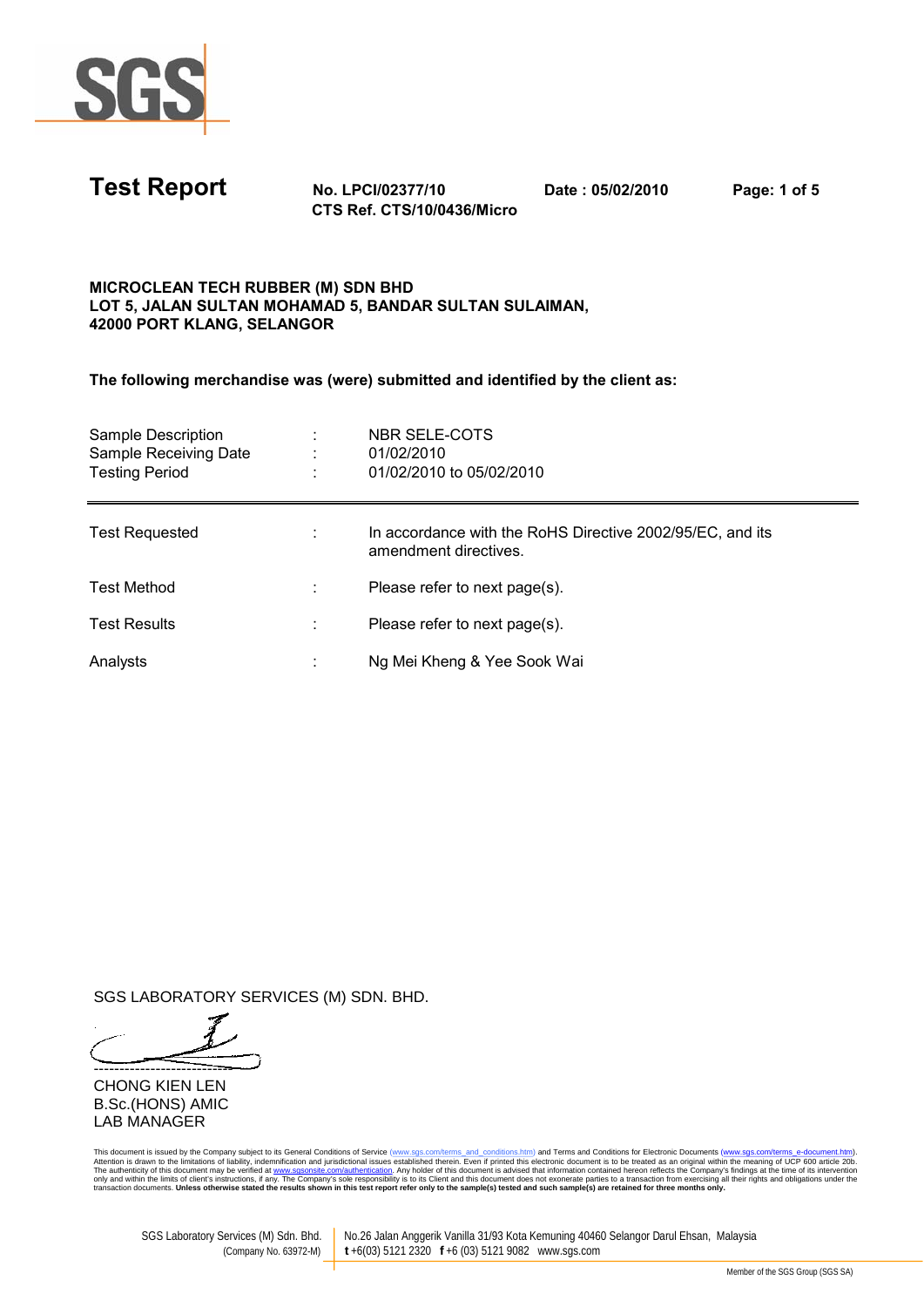

Test Report No. LPCI/02377/10 Date : 05/02/2010 Page: 2 of 5 CTS Ref. CTS/10/0436/Micro

Test results:

Test Part Description :

Sample Description : NBR SELE-COTS

### RoHS Directive 2002/95/EC

| Test Item(s):              | Unit  | <b>Test Method</b>                                                                       | Results | <b>MDL</b>     |
|----------------------------|-------|------------------------------------------------------------------------------------------|---------|----------------|
| Cadmium(Cd)                | mg/kg | With reference to EPA Method 3051A.<br>and performed by ICP-OES                          | N.D.    | 2              |
| Lead (Pb)                  | mg/kg | With reference to EPA Method 3051A,<br>and performed by ICP-OES                          | N.D.    | $\overline{2}$ |
| Mercury (Hg)               | mg/kg | With reference to EPA Method 3051A.<br>and performed by ICP-OES                          | N.D.    | $\overline{2}$ |
| Hexavalent Chromium (CrVI) | mg/kg | With reference to EPA Method 3060A & 7196A,<br>and performed by UV-VIS Spectrophotometry | N.D.    | 2              |
| <b>Sum of PBBs</b>         | mg/kg | With reference to EPA Method 3540C/3550C,<br>and performed by GC-MS                      | N.D.    |                |
| Monobromobiphenyl          | mg/kg | With reference to EPA Method 3540C/3550C,<br>and performed by GC-MS                      | N.D.    | 5              |
| Dibromobiphenyl            | mg/kg | With reference to EPA Method 3540C/3550C,<br>and performed by GC-MS                      | N.D.    | 5              |
| Tribromobiphenyl           | mg/kg | With reference to EPA Method 3540C/3550C,<br>and performed by GC-MS                      | N.D.    | 5              |
| Tetrabromobiphenyl         | mg/kg | With reference to EPA Method 3540C/3550C,<br>and performed by GC-MS                      | N.D.    | 5              |
| Hexabromobiphenyl          | mg/kg | With reference to EPA Method 3540C/3550C,<br>and performed by GC-MS                      | N.D.    | 5              |
| Pentabromobiphenyl         | mg/kg | With reference to EPA Method 3540C/3550C,<br>and performed by GC-MS                      | N.D.    | 5              |
| Heptabromobiphenyl         | mg/kg | With reference to EPA Method 3540C/3550C,<br>and performed by GC-MS                      | N.D.    | 5              |
| Octabromobiphenyl          | mg/kg | With reference to EPA Method 3540C/3550C,<br>and performed by GC-MS                      | N.D.    | 5              |
| Nonabromobiphenyl          | mg/kg | With reference to EPA Method 3540C/3550C,<br>and performed by GC-MS                      | N.D.    | 5              |
| Decabromobiphenyl          | mg/kg | With reference to EPA Method 3540C/3550C,<br>and performed by GC-MS                      | N.D.    | 5              |

SGS LABORATORY SERVICES (M) SDN. BHD.

---------------------------

CHONG KIEN LEN B.Sc.(HONS) AMIC LAB MANAGER

This document is issued by the Company subject to its General Conditions of Service (www.sgs.com/terms\_and\_conditions.htm) and Terms and Conditions for Electronic Documents (www.sgs.com/terms\_e-document.htm).<br>Altention is

SGS Laboratory Services (M) Sdn. Bhd. No.26 Jalan Anggerik Vanilla 31/93 Kota Kemuning 40460 Selangor Darul Ehsan, Malaysia<br>(Company No. 63972-M) t +6(03) 5121 2320 f +6 (03) 5121 9082 www.sgs.com (Company No. 63972-M) **t** +6(03) 5121 2320 **f** +6 (03) 5121 9082 www.sgs.com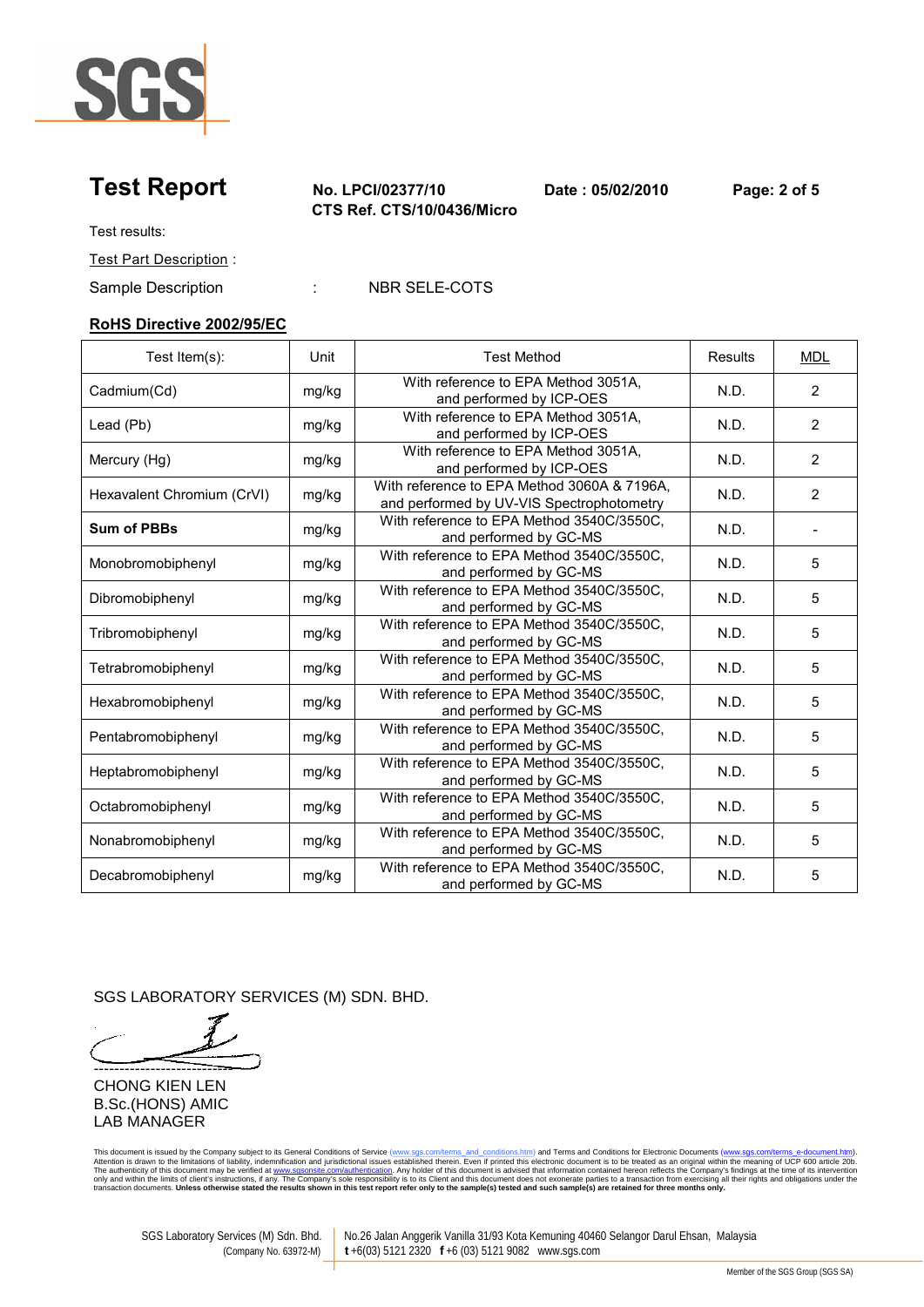

# Test Report No. LPCI/02377/10 Date : 05/02/2010 Page: 3 of 5 CTS Ref. CTS/10/0436/Micro

| Test Item(s):              | Unit  | <b>Test Method</b>                                                  | <b>Results</b> | MDL |
|----------------------------|-------|---------------------------------------------------------------------|----------------|-----|
| <b>Sum of PBDEs</b>        | mg/kg | With reference to EPA Method 3540C/3550C.<br>and performed by GC-MS | N.D.           |     |
| Monobromodiphenyl ether    | mg/kg | With reference to EPA Method 3540C/3550C,<br>and performed by GC-MS | N.D.           | 5   |
| Dibromodiphenyl ether      | mg/kg | With reference to EPA Method 3540C/3550C,<br>and performed by GC-MS | N.D.           | 5   |
| Tribromodiphenyl ether     | mg/kg | With reference to EPA Method 3540C/3550C.<br>and performed by GC-MS | N.D.           | 5   |
| Tetrabromodiphenyl ether   | mg/kg | With reference to EPA Method 3540C/3550C,<br>and performed by GC-MS | N.D.           | 5   |
| Pentabromodiphenyl ether   | mg/kg | With reference to EPA Method 3540C/3550C,<br>and performed by GC-MS | N.D.           | 5   |
| Hexabromodiphenyl ether    | mg/kg | With reference to EPA Method 3540C/3550C,<br>and performed by GC-MS | N.D.           | 5   |
| Heptabromodiphenyl ether   | mg/kg | With reference to EPA Method 3540C/3550C.<br>and performed by GC-MS | N.D.           | 5   |
| Octabromodiphenyl ether    | mg/kg | With reference to EPA Method 3540C/3550C.<br>and performed by GC-MS | N.D.           | 5   |
| Nonabromodiphenyl ether    | mg/kg | With reference to EPA Method 3540C/3550C,<br>and performed by GC-MS | N.D.           | 5   |
| Decabromodiphenyl ether ## | mg/kg | With reference to EPA Method 3540C/3550C,<br>and performed by GC-MS | N.D.           | 5   |

Note : (a) mg/kg = ppm ; (0.1wt% = 1000ppm)

(b) N.D. = Not Detected

(c) MDL = Method Detection Limit

(d) ## = The exemption of DecaBDE in polymeric application according 2005/717/EC was overruled by the European Court of Justice by its decision of 01.04.2008. Subsequently DecaBDE is included in the sum of PBDE after 01.07.2008

(e) - = Not regulated

SGS LABORATORY SERVICES (M) SDN. BHD.

---------------------------

CHONG KIEN LEN B.Sc.(HONS) AMIC LAB MANAGER

This document is issued by the Company subject to its General Conditions of Service (www.sgs.com/terms\_and\_conditions.htm) and Terms and Conditions for Electronic Documents (www.sgs.com/terms\_e-document.htm).<br>Altention is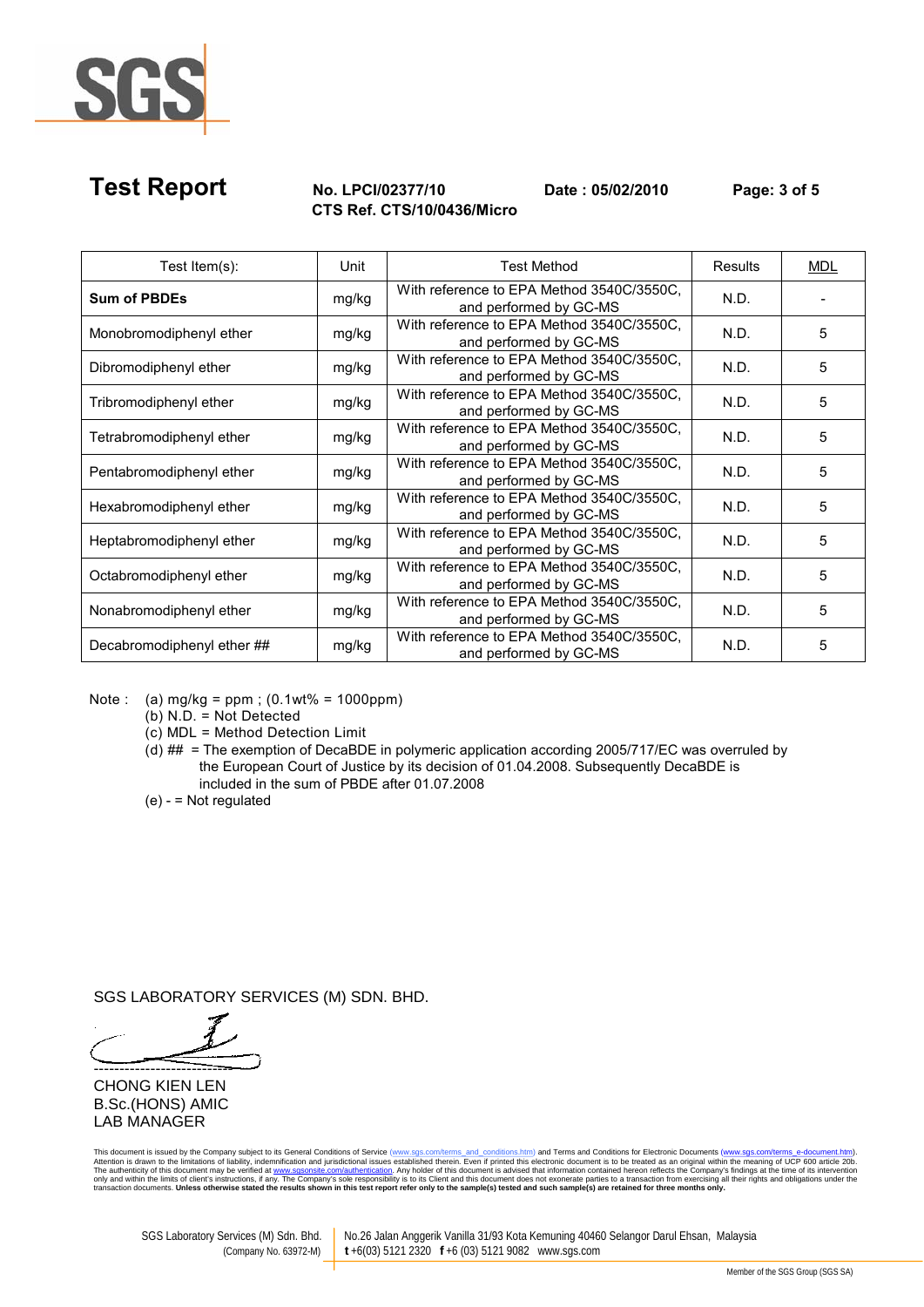



SGS LABORATORY SERVICES (M) SDN. BHD.

--------------------------- CHONG KIEN LEN B.Sc.(HONS) AMIC LAB MANAGER

This document is issued by the Company subject to its General Conditions of Service (www.sgs.com/terms\_and\_conditions.htm) and Terms and Conditions for Electronic Documents (www.sgs.com/terms\_e-document.htm).<br>Altention is

SGS Laboratory Services (M) Sdn. Bhd. No.26 Jalan Anggerik Vanilla 31/93 Kota Kemuning 40460 Selangor Darul Ehsan, Malaysia<br>(Company No.63972-M) t +6(03) 5121 2320 f +6 (03) 5121 9082 www.sqs.com (Company No. 63972-M) **t** +6(03) 5121 2320 **f** +6 (03) 5121 9082 www.sgs.com